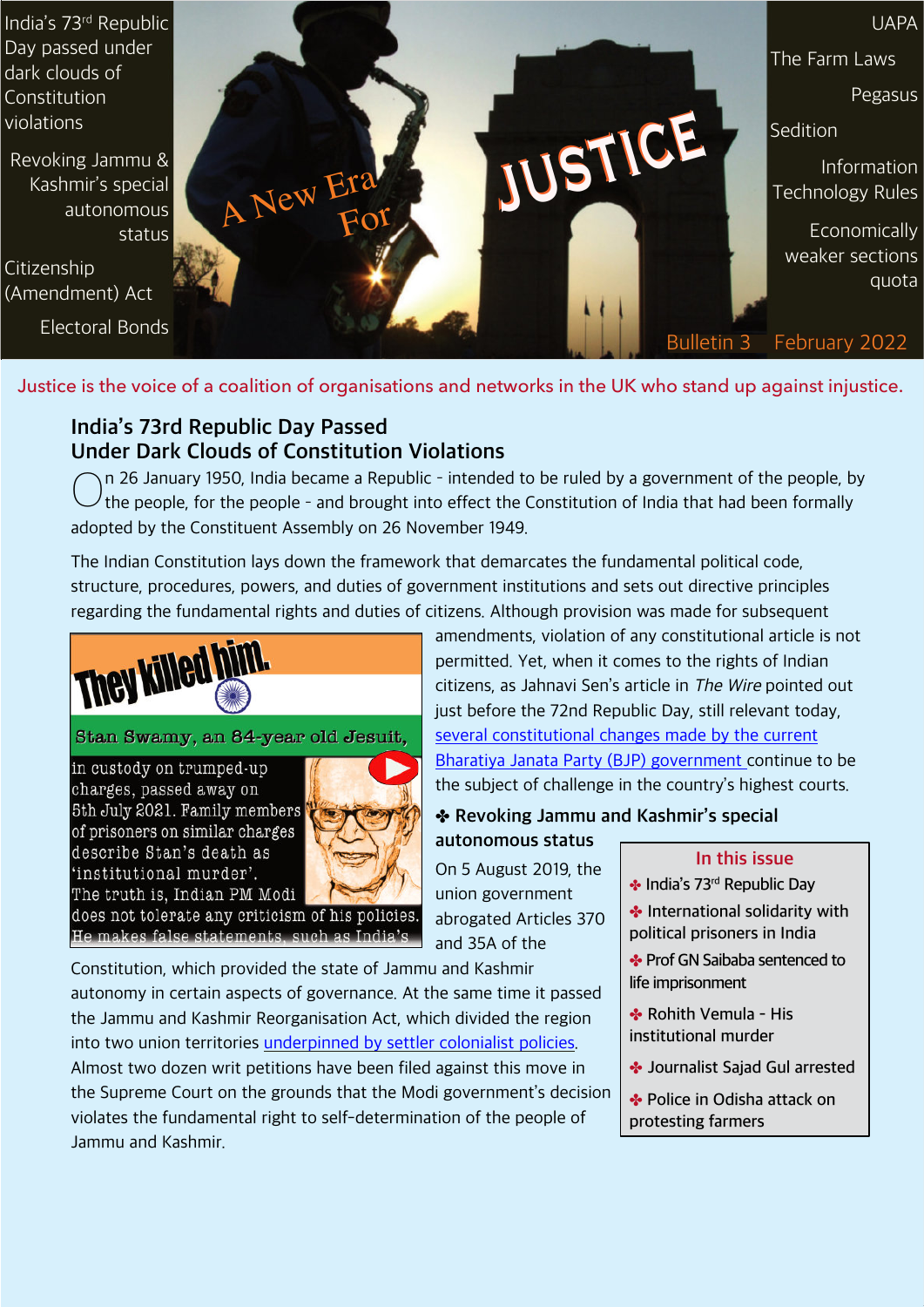### ✤ **Citizenship (Amendment) Act (CAA)**

On 11 December 2019, the Indian parliament passed the CAA despite large-scale protests against it across the country. This controversial law for the first time intends to make religion the basis for granting citizenship in independent India. According to the CAA, undocumented immigrants from Afghanistan, Bangladesh or Pakistan who entered India before 31 December 2014 will be granted Indian citizenship. The catch? Only immigrants who are Hindu, Sikh, Parsi, Buddhist or Christian are eligible. Coupled with the union government's plan to implement a National Register of Citizens, many believe that the law will be used [to further marginalise Muslims in India](https://foreignpolicy.com/2020/02/21/india-muslims-deported-terrified-citizenship-amendment-act-caa/).

#### ✤ **Electoral bonds**

The electoral bonds scheme allows political parties to receive anonymous donations in the run up to elections. Legal challenges to the scheme were filed in 2017 but the court only actively started hearings in 2019 - by which time the sale of electoral bonds had already begun. [The court has refused to stay the scheme](https://thewire.in/law/sc-refuses-to-grant-interim-stay-on-electoral-bonds-seeks-response-from-centre-ec) or the sale of electoral bonds on several occasions and paved the way for [unchecked interference in the](https://carnegieendowment.org/2019/12/06/have-electoral-bonds-made-bad-system-worse-pub-80519) [Indian electoral system](https://carnegieendowment.org/2019/12/06/have-electoral-bonds-made-bad-system-worse-pub-80519) from big national and foreign corporate players.

✤ **Unlawful Activities (Prevention) Act (UAPA)** Multiple petitions before the Supreme Court have challenged the UAPA, an 'anti-terror' law that has been widely criticised for its vague terms and misuse. Among these is one filed by a group of former civil servants in 2021, and [the court has](https://www.deccanherald.com/national/sc-notice-to-centre-on-plea-by-ex-civil-servants-against-uapa-1051793.html) [issued a notice](https://www.deccanherald.com/national/sc-notice-to-centre-on-plea-by-ex-civil-servants-against-uapa-1051793.html) to the union government. [Two](https://thewire.in/rights/uapa-bjp-terrorist-amit-shah-nia) [writ petitions](https://thewire.in/rights/uapa-bjp-terrorist-amit-shah-nia) were filed in 2019 soon after the Modi government amended the law that [made it](https://www.scobserver.in/reports/sajal-awasthi-union-of-india-constitutionality-of-uapa-amendment-writ-petitions-summary/) [even more stringent](https://www.scobserver.in/reports/sajal-awasthi-union-of-india-constitutionality-of-uapa-amendment-writ-petitions-summary/): the state can now designate an individual, and not just an organisation, as a terrorist. It is also extremely difficult for a person accused under UAPA to get bail, even though trials may not happen or continue for years on end. Petitioners argue that the law violates the right to equality under Article 14, right to freedom of speech under Article 19(1)(a) and right to life with dignity under Article 21 of the Constitution.

#### ✤ **The farm laws**

In November 2021, the government [repealed the](https://www.bbc.com/news/world-asia-india-59342627) [three contentious farm laws](https://www.bbc.com/news/world-asia-india-59342627) passed in summer 2020. Although petitions had already been filed in the Supreme Court, which [moved to stay the](https://thewire.in/law/supreme-court-farm-laws-implemntation-stay-committee-talks) [laws less than two months](https://thewire.in/law/supreme-court-farm-laws-implemntation-stay-committee-talks) after they were passed, it took the Indian farmers [over a year of](https://www.theguardian.com/world/2021/nov/19/indian-pm-narendra-modi-to-repeal-farm-laws-after-year-of-protests) [an historical protest](https://www.theguardian.com/world/2021/nov/19/indian-pm-narendra-modi-to-repeal-farm-laws-after-year-of-protests) and "siege" of Delhi to bring about the repeal. The farmers were also made several promises including (a) a committee will be set up to resolve the minimum support price (MSP) for farm crops; (b) all police cases raised against protesting farmers will be withdrawn; (c) the families of farmers who died during the year-long protest will be compensated; and (d) the electricity bills ordinance will be dropped. Two months on since the written agreement not a single promise has been fulfilled. Another key demand made by the farmers as they wrapped up the protest sites following the repeal was that the union minister whose son's vehicle convoy indiscriminately ran over protesting farmers, killing four plus one journalist, must be removed from his post. This demand [remains pending.](https://www.tribuneindia.com/news/nation/up-violence-minister-must-resign-insists-opposition-bjp-says-matter-sub-judice-350840) Also, the minister for agriculture Narinder Tomer has on record said that the government might have ["moved step back, will move forward again](https://www.ndtv.com/india-news/farm-laws-moved-step-back-will-move-forward-again-agriculture-minister-narendra-singh-tomar-on-farm-laws-2670755)". So, the fight to stop agricultural take over by the large corporates is far from over.

#### ✤ **Information Technology Rules, 2021**

The union government has brought in Information Technology Rules, 2021, presented as the Intermediary Guidelines and Digital Media Ethics Code. These rules, framed under the Information Technology Act, 2000, seek to regulate media portals, over the top (OTT) streaming platforms and social media intermediaries. They grant sweeping powers to the union government, including the right to demand removal of content from online news portals and also can restrain internet freedom. [Multiple cases have been filed against the union](https://thewire.in/government/centre-petitions-for-transfer-of-cases-against-it-rules-from-high-courts-to-supreme-court) [government](https://thewire.in/government/centre-petitions-for-transfer-of-cases-against-it-rules-from-high-courts-to-supreme-court) in various high courts regarding the restrictions on freedom of reporting imposed by these rules.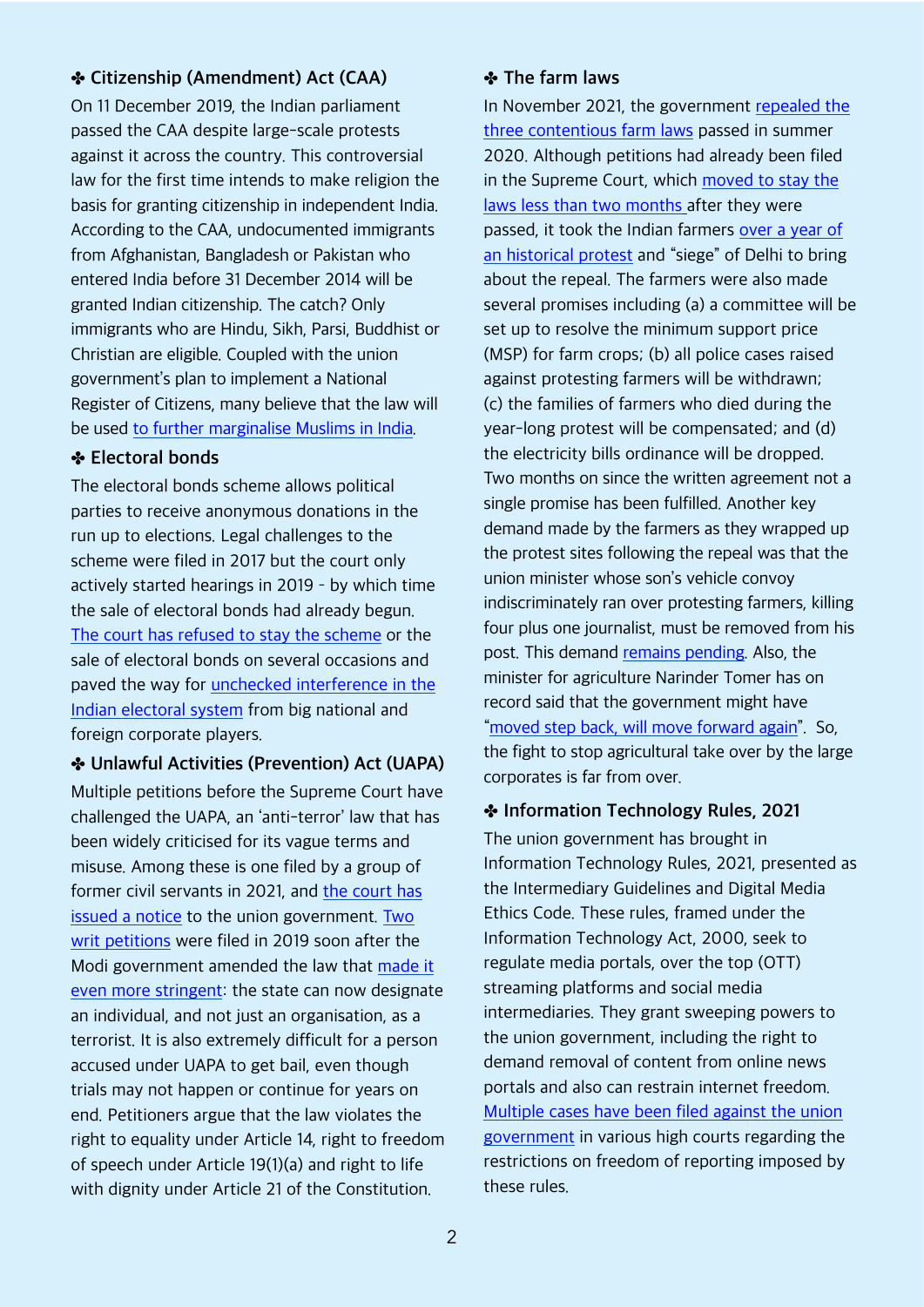#### ✤ **Pegasus**

In July 2021, The Wire and its global media partners in the Pegasus Project, including the [Guardian](https://www.theguardian.com/news/series/pegasus-project) in the UK, reported how smartphones have been attacked by Pegasus spyware developed by the Israeli company NSO Group. According to the Group, the software is only available to governments around the world to surveil "terrorists". Several of the victims of the attack are Indians, and include journalists, lawyers, activists and politicians. In January 2022, Kavita Srivastava, speaking on behalf of the People's Union for Civil Liberties [noted that](https://www.dailymaverick.co.za/article/2022-01-26-indias-government-unleashing-controversial-unlawful-activities-prevention-act-as-means-of-silencing-civil-rights-activists/) "[a]ll the Bhima Koregaon accused had Pegasus in their devices. This means we cannot trust electronic 'evidence'. So, it raises major questions regarding the presentation of incriminating evidence. That's a major challenge. How can any trial proceed on evidence that is created? And how many years will it take to make the courts believe the innocence of those arrested? And will any court of law take action against those who have done this malicious act?"



Photo: free-them-all.net

On 27 October 2021, a Supreme court bench comprising Chief Justice of India (CJI) NV Ramana and Justices Surya Kant and Hima Kohli said that since there was "no specific denial" from the Indian government on buying and using the spyware, it was setting up an independent expert committee to investigate the issue. [If the allegations prove true,](https://thewire.in/law/seven-things-the-supreme-court-has-asked-the-pegasus-probe-committee-to-look-into) the court noted, they will have a bearing on citizens' constitutionally-guaranteed rights to privacy and freedom of speech.

Only this month (January) the New York Times published its own ground-breaking investigative report, which claims that [India bought Pegasus as](https://www.nytimes.com/2022/01/28/magazine/nso-group-israel-spyware.html) [part of the larger \\$2 billion deal with Israel in 2017.](https://www.nytimes.com/2022/01/28/magazine/nso-group-israel-spyware.html) These recent revelations have instigated demands for an early debate in the Indian Parliament and petitions to the Supreme Court to look into the government's undeclared deal that is understood to be detrimental to the fabric of India's democracy.

#### ✤ **Sedition**

"This dispute about law is concerned, its colonial law, it was meant to suppress the freedom movement, the same law was used by British to silence Mahatma Gandhi, Tilak etc. Still is it necessary after 75 years of Independence?" [CJI Ramana to the Indian government](https://thewire.in/law/supreme-court-sedition-colonial-era-independence-section-124a), July 2021.

India's sedition law - Section 124A of the Indian Penal Code - was introduced by the colonial British rulers to restrain the country's freedom fighters. While the British Parliament removed this law in the UK many decades ago, the Indian government continues to use it to stifle the fundamental right of freedom of speech and expression, thus violating the guarantees of these rights in Article 19(1)(a) of the Constitution. People speaking out against the BJP Government are being labelled as anti-national and being indiscriminately locked up under this law. The Supreme Court is hearing a batch of petitions challenging Section 124A of the Indian Penal Code as unconstitutional. The term is vague and it fails to define criminal offence with sufficient definiteness. [Seven petitions have been](https://www.barandbench.com/news/litigation/sedition-7-petitions-in-supreme-court-challenging-section-124a-ipc) [filed](https://www.barandbench.com/news/litigation/sedition-7-petitions-in-supreme-court-challenging-section-124a-ipc) before the Supreme court, including by journalists and a [former union minister](https://thewire.in/law/arun-shourie-sc-constitutional-validity-sedition-section-124a). [According](https://www.article-14.com/post/our-new-database-reveals-rise-in-sedition-cases-in-the-modi-era) to [Article14](https://www.article-14.com/post/our-new-database-reveals-rise-in-sedition-cases-in-the-modi-era), there was a 28% rise in sedition cases between 2014 and 2020, in violation of Supreme Court guidelines, during Prime Minister Narendra Modi's regime, compared with the yearly average between 2010 and 2014, the second term of the United Progressive Alliance government.

✤ **Economically weaker sections (EWS) quota** In January 2018, the Union government passed the [103rd Constitutional Amendment Act](https://www.livelaw.in/top-stories/breaking-economic-quota-bill-103rd-constitution-amendment-gets-presidents-assent-142064) to provide 10% reservation in seats in educational institutions or posts in state services, purportedly for "economically weaker sections" of society. Around 20 petitions have been filed in the Supreme Court against this act, stating that backwardness for the purpose of reservation cannot be defined by "economic status alone" and is against the basic structure of the Constitution. In August 2020, a five-judge Constitution bench stated these petitions raised a substantial question but the law has not been stayed in the meanwhile.

**Join us our struggle - together we bring peace, justice and happiness for all.** Write to: [justice.coalition-uk@protonmail.com](mailto:justice.coalition-uk@protonmail.com)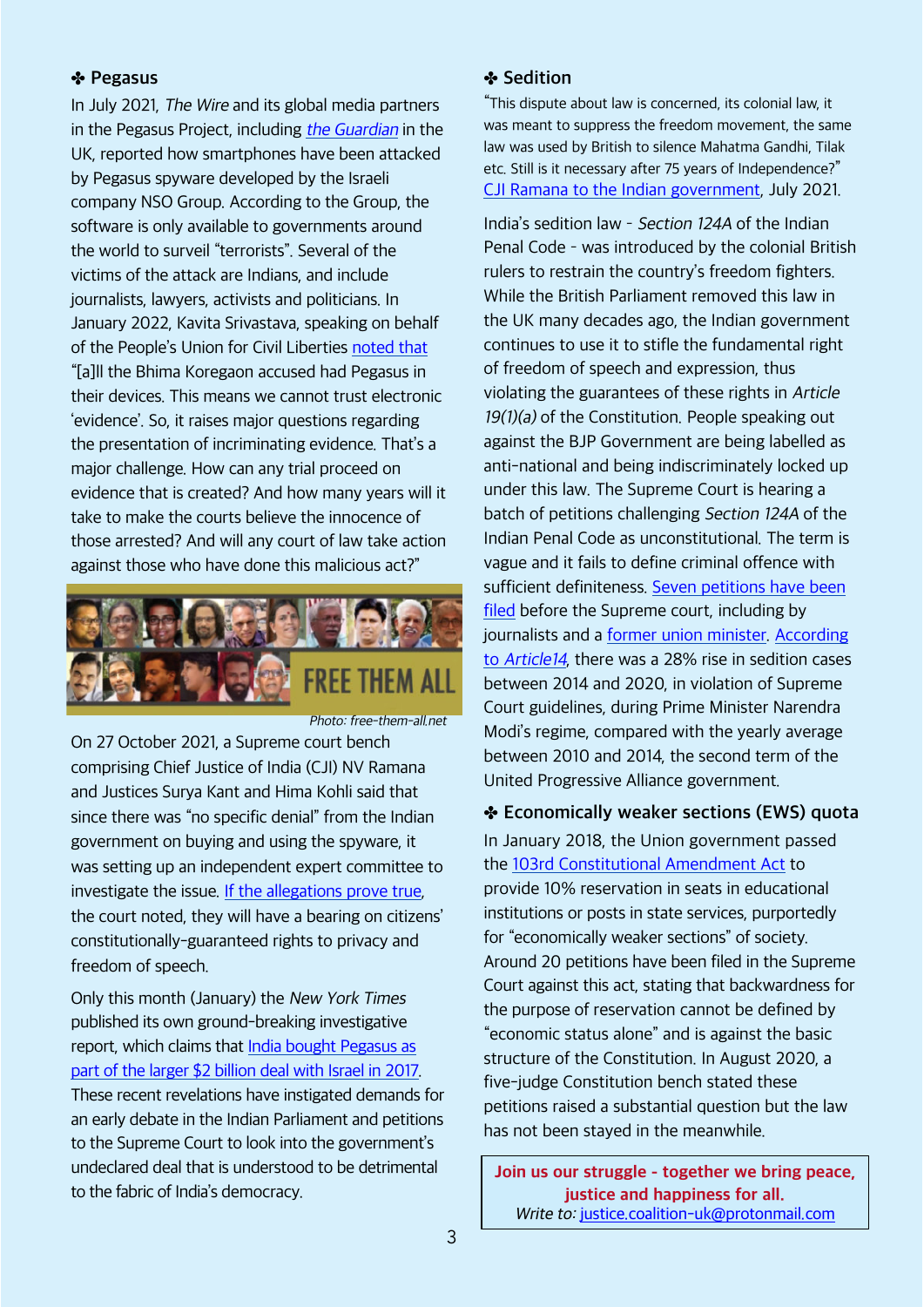### **International solidarity with political prisoners in India and appeal to release the DELHI 18**

### **Statement by Dr Michael Gottlob, India Coordination Group, Amnesty International German Section**

"It is one of the special qualities of Amnesty International that it is difficult to silence the organisation. Even if their accounts are frozen or their offices closed in a country, there are thousands of activists and millions of members worldwide who continue to watch and speak out. This is not unsimilar with diaspora groups, many of whom speak up when human rights are threatened in their country of origin. Of course, the perspective of diaspora groups, with their view of the entire bandwidth of the political situation in the country of origin, is different from that of global human rights organisations, which can only have a selective view of the human rights situation in the many countries monitored and often have to limit their interventions and campaigns in terms of time.

It is all the more desirable that human rights organisations and critical diaspora groups work closely together, at least on certain occasions. One such occasion is 26 January, India's Republic Day, when special attention is paid to the values and principles of the constitution in the country. Amnesty groups, which have been campaigning for the release of the human rights defenders known as Bhima Koregaon 16 (BK16) for years, recently chose this day for a call for solidarity with political prisoners in India. As similar initiatives had been started in the Indian diaspora in some countries, we looked for possibilities of networking within the limits of our resources and developed close cooperation with [International](https://www.academicfreedomindia.com) [Solidarity for Academic Freedom in India](https://www.academicfreedomindia.com) (InSAF India). InSAF India invited family members of the BK16 to an online meeting with activists and interested observers from different countries. For us, meeting the witnesses from India was a rare opportunity to feel their grief and get direct information on the situation of the detainees in prison. Conversely, the family members of the BK16 were able to get an impression that they are not alone.

During the meeting, participants read the preamble of the Indian Constitution, called the names of the BK16 and presented their cases individually. The statement is [available to hear](https://www.youtube.com/watch?v=s3VOSai2mDY) on the InSAF India [YouTube channel](https://www.youtube.com/watch?v=s3VOSai2mDY) and will help to ensure permanent solidarity with the prisoners. At the same time, it can be seen as an example of how international groups like Amnesty groups can work together with diasporic organisations worldwide. The more this happens, the better."

Alongside this, another online campaign was supported by 18 diasporic (including International Campaign for Justice in India UK) and other international civil organisations. Each organisation recorded [a video statement](https://twitter.com/right2dissent20/status/1486931528840007682) to demand the release of one of the Delhi 18 incarcerated in the Indian prisons.



**Professor GN Saibaba Sentenced to Life Imprisonment under UAPA Forever, Awaiting His Appeal by the Supreme Court**



Professor GN Saibaba - They are Killing Him in Nagpur Jail

### **Professor GN Saibaba, 55 years, scholar, writer, human rights activist**

Saibaba has multiple disabilities and comorbidities and is wheel-chair bound. [Held in solitary confinement](https://scroll.in/latest/884552/united-nations-rights-experts-urge-india-to-release-jailed-delhi-university-professor-gn-saibaba#:~:text=United%2520Nations%2520rights%2520experts%2520urge%2520India%2520to%2520release%2520jailed%2520Delhi%2520University%2520professor%2520GN%2520Saibaba), he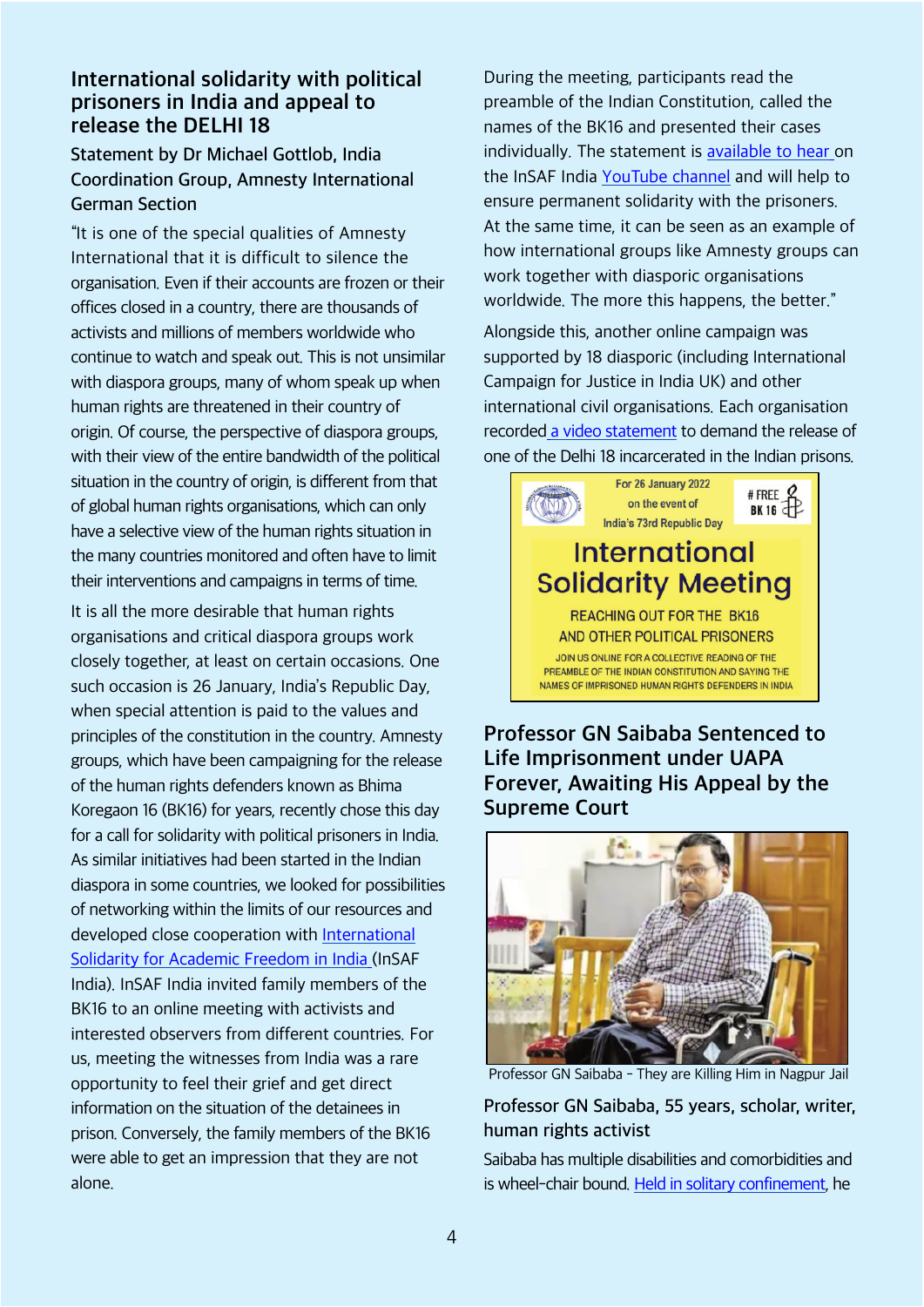has also lost the use of his left arm, [experiences](https://scroll.in/latest/987241/gn-saibabas-life-at-risk-human-rights-civil-society-groups-demand-release-of-ex-du-professor) [continuous pain in his back and](https://scroll.in/latest/987241/gn-saibabas-life-at-risk-human-rights-civil-society-groups-demand-release-of-ex-du-professor) joints and is unable to eat or use the toilet by himself. His ill treatment and [denial of basic human rights contravene](https://www.youtube.com/watch?v=g_cS9sN91nQ&ab_channel=TheWire) all domestic and international laws applicable to a prisoner's right to life.

Saibaba has campaigned against the extensive human rights violations inflicted on Adivasis in central India who are engaged in life and death struggles to preserve their environment from the destruction being inflicted by monstrous mining corporations. Such resistance against the loot of their jal, jungal and zameen (waters, forests and land) have brought on the onslaught of the "Operation Greenhunt" and similar controversial operations by successive governments to forcibly evict the Adivasi people. Saibaba has been a stalwart opponent of these operations, which has landed him in the place he does not belong.

Arrested May 2014, based on confessions extracted under torture from Hem Mishra, student at Jawaharlal Nehru University that Saibaba was "an urban contact" for the Communist Party of India (Maoist). Note: confessions extracted under torture are inadmissible in international courts of law. Electronic devices were seized unsealed by the police in absence of independent witnesses. Released on bail on medical grounds in June 2015. Re-arrested December 2015, and again released on bail in April 2016. But in March 2017, along with Hem Mishra, Prashant Rahi, Mahesh Tirki and Pandu Narote, Saibaba sentenced to life imprisonment for having connections with a banned Maoist organisation and waging war against the India  $-$  a charge which all have denied.

"I was never arrested from Gadchiroli as claimed by the police. They (police) forcibly detained me from Ballarashah railway station in Chandrapur district of Maharashtra on August 20, 2013, and kept me in illegal detention for 80 hours. They inhumanly tortured me for the next 27 days and were forcing me to accept a story created by them. I was going to Hemalkasa village to meet Dr. Prakash Amte. I have no connections with the Maoists." [\(Hem](https://www.thehindu.com/news/national/my-arrest-was-an-attempt-to-terrorise-student-community-says-hem-mishra/article7630270.ece) [Mishra, 2015, in the The Hindu](https://www.thehindu.com/news/national/my-arrest-was-an-attempt-to-terrorise-student-community-says-hem-mishra/article7630270.ece)).

# **Rohith Vemula His Institutional Murder Demands Justice: But after 6 Years It is Still Awaited**



Rohith Vemula, Dalit doctoral student, died in 2016, 26 years of age, committed suicide. This was clearly [an institutional murder and triggered a](https://www.thequint.com/news/india/rohith-vemula-friend-ramji-recounts-loss-and-ambedkar-legacy#:~:text=Five%2520Years%2520On%252C%2520Rohith%25E2%2580%2599s%2520Friend%2520Chooses%2520Different%2520Path%2520to%2520Same%2520Goal) [countrywide agitation](https://www.thequint.com/news/india/rohith-vemula-friend-ramji-recounts-loss-and-ambedkar-legacy#:~:text=Five%2520Years%2520On%252C%2520Rohith%25E2%2580%2599s%2520Friend%2520Chooses%2520Different%2520Path%2520to%2520Same%2520Goal) against casteism.

Rohith and his colleagues formed the Ambedkar Students Association (ASA) at the University of Hyderabad for safeguarding of students from oppressed communities. When the ASA began to win students union elections, the Akhil Bharatiya Vidyarthi Parishad (ABVP), a student outfit affiliated to the BJP, started to harass Rohith. Complaints to the university administration went unheard. Instead, on 3 January 2016, the university evicted Rohith and four other Dalit student leaders, [Dontha Prashanth,](https://www.thequint.com/videos/rohith-vemula-death-anniversary-friends-who-were-suspended-with-him-lives-changed) [Seshaiah Chemudugunta, Sunkanna Velpula, Vijay](https://www.thequint.com/videos/rohith-vemula-death-anniversary-friends-who-were-suspended-with-him-lives-changed) [Kumar Pedapudi](https://www.thequint.com/videos/rohith-vemula-death-anniversary-friends-who-were-suspended-with-him-lives-changed) under pressure from the central [Ministry of Human Resource](https://www.thequint.com/news/india/rohith-vemula-suicide-ndtv-times-now-prime-time-dalit) Development (MHRD) over an alleged altercation with the ABVP. Rohith's Rs 25,000 fellowship was suspended. Under financial duress and the continued harassment and declining hope for justice, Rohith ended his life, leaving behind a note talking of his dreams and how he felt his ["birth was a fatal accident"](https://countercurrents.org/2022/01/my-birth-is-my-fatal-accident-the-story-of-many-marginalised-like-rohith-vemula/).

Six years have gone by but mother Radhika Vemula, his family and friends are still awaiting answers.

■ Why is suicide rate amongst Dalit students disproportionately high?

■ Why was there no formal inquiry into the disruptive nature and thuggish behaviour of the AVBP?

■ Why did the Government authorities interfere in the affairs of the University?

■ Why was the Prevention of Atrocities Against SC/ST Act not levelled against the University?